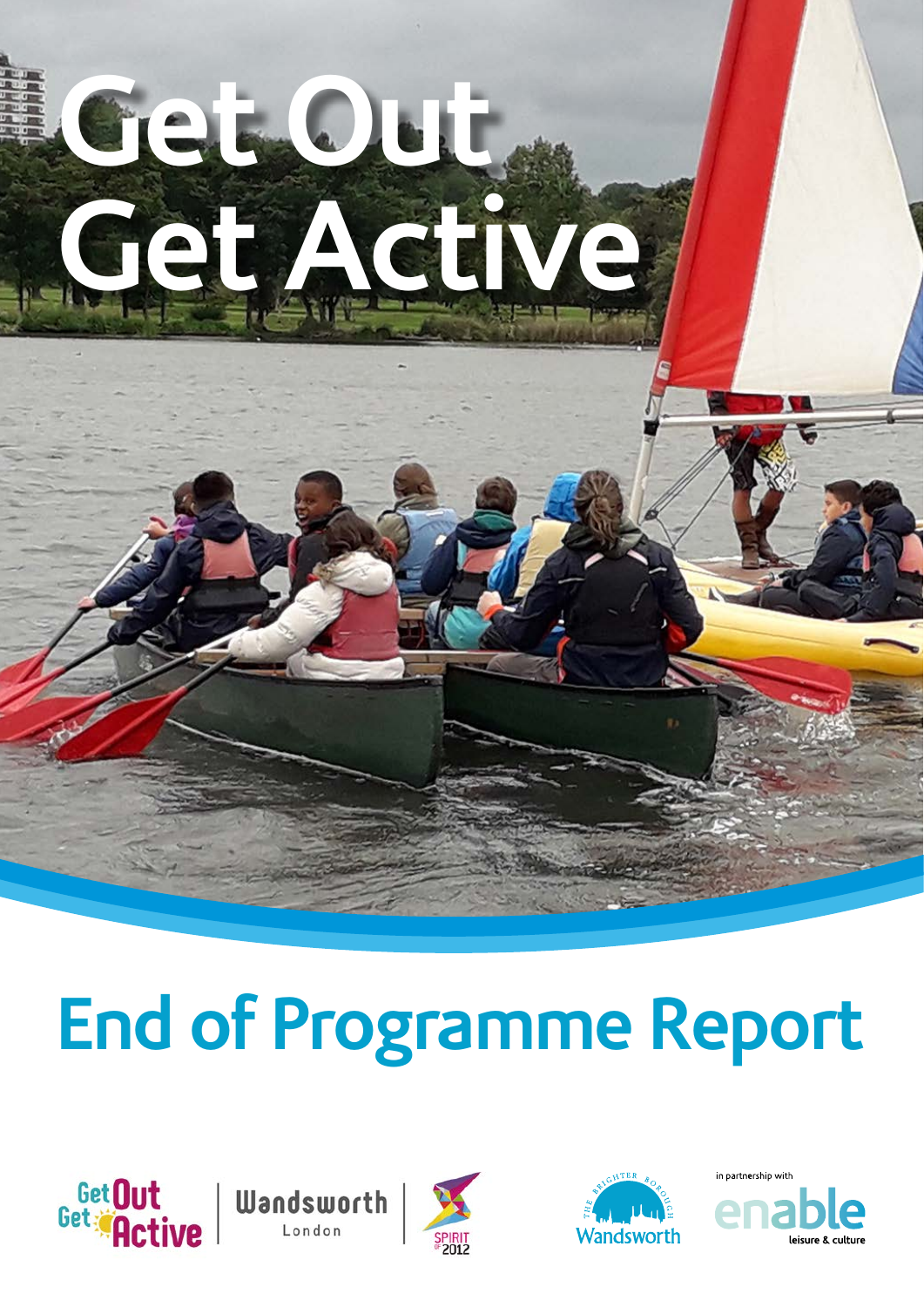# **Get Out Get Active**

**Get Out Get Active (GOGA) is a UK-wide programme funded by Spirit of 2012, driven and managed by Activity Alliance. It was established and rolled out to 18 localities across the UK in 2016. The programme, delivered in three-year cycles, sought to get the country's least active disabled and non-disabled inhabitants to be active together in inclusive activities.** 

Wandsworth has been part of the first cycle and has seen the programme progress and develop over the three years with a variety of activities and opportunities for all ages and abilities. The programme initially focussed mainly on the area of Roehampton, but then expanded across the Borough in the final year. The project has taken many different forms across each locality and has been made possible by partners on both a wider and a more local scale. On a wider scale, partners have included Volunteering Matters, Age UK, Sporting Equals, Disability Rights UK and London Sport, and on a local scale Fulham Football Foundation, Wandsworth Council, Sheltered Housing and local SEN groups, schools and charities. These partners have been instrumental in the development and success of the programme in Wandsworth.

Within London, GOGA has been implemented in Wandsworth and Lambeth and overseen by Alex Gibbons, Disability Programme Manager for London Sport. When asked about GOGA in Wandsworth Alex had this to say:

*'London Sport has been delighted to work with Enable Leisure & Culture to develop the Get Out Get Active programme in Wandsworth. Over three years we have seen the Borough embrace the GOGA ethos wholeheartedly, starting up several activities that have enabled less active disabled and nondisabled people to get active together.* 

*The project funding in Wandsworth may have come to an end but Enable's commitment to inclusion continues. It's fantastic to see so many of the activities started through GOGA continue and the recently announced Disability Physical Activity and Sport Network will only strengthen this work further.* 

*As well as continuing to support the Borough's work around disability inclusion, London Sport intends to use the learning from the project to support partners to create similar opportunities across London.*

*Finally, a massive thanks to Kaity and Peter for their fantastic work in making GOGA Wandsworth such a success.'*

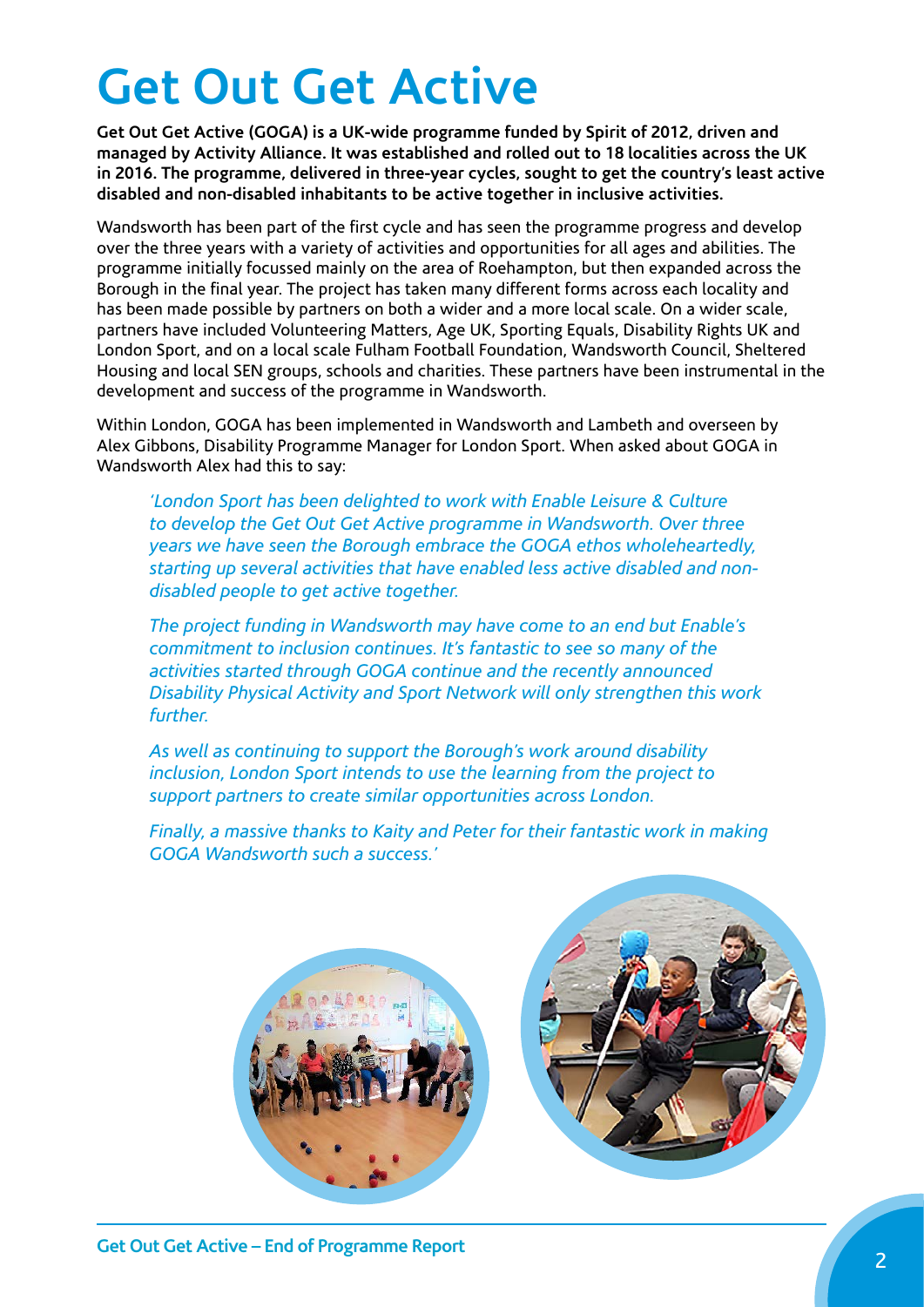# **Partnership Working**

Partnerships have been essential in running and sustaining the GOGA programme. Partners have been key initially in helping with programme development, and then with continuing the programme.

One key provider is the Fulham Foundation who were involved in the Sporting Memories sessions, run mainly out of Roehampton. They have been with the programme from the start and now support it both by funding a coach and by training volunteers post GOGA. We have worked closely with them to help establish in which areas sessions could best serve their purpose and be successful, as well as for support with volunteers and equipment. Partnerships with local sheltered housing associations who have 'bought-in' to the Sporting Memories sessions have also been essential. Most sheltered housing estates have a warden who can help establish and promote sessions, as well as a community clubroom with the space to hold such sessions.

London Sport have been an extremely useful partner, not only for the overall management of the programme but also in terms of their insight, support and guidance on the ethos and development of GOGA. Of course, working with Wandsworth Council has been vital in developing what the local offer in the Borough should look like – initially in identifying gaps in provision, and subsequently as a partner in funding and developing the inclusive Watersports sessions.

#### **Talk To Me Principles**

Over the three years there have been some key pieces of learning that have been extremely important in the development and progression of the project. These have been highlighted through the 'Talk To Me Principles'. These principles were developed by people with a disability for people with a disability and those working within the sector. For GOGA Wandsworth, we found great value in reviewing these and using them to inform how we set up programmes and sessions.

The four most important principles for our programme were 'Me, not my impairment', 'My life Story', 'Listen to Me' and 'Show Me'. By using these as blueprints for how we determined what sessions or programmes to run, we were able to promote and develop sessions that were tailored to the needs of the target audience.

These principles now inform how our team progresses and how we continue to ensure that classes are more inclusive, cater for the needs of the target audience and inform best practice for the future.

> *Infographic courtesy of: activityalliance.org.uk*



**Principle 3** 

Me, not my

impairment

Many people do not

put off by advertising

that focuses on disability.

identify with being

disabled and are

**Principle 5** 

My life story

As people grow older our values change.

Keep me interested

over time through

**Principle 7** 

Some disabled people

need to know we are

good enough to take

part. Providers should

make sure that people

with varying ability levels

feel included in sessions

**Principle 9** 

**Welcome** me

An unpleasant first experience can

prevent anyone from

Ensure my first experience is enjoyable so I'm likely to return.

taking part again.

Include me

new ideas.

**My channels** Use communication channels that I already trust e.g. social media, local media.



#### **Principle 2**

**My locality** Travelling to get to activities can be a significant barrier for disabled people. I would much prefer opportunities to be closer to home.



#### **Principle 4**

**My values** Everyone has values. **Understanding what** my values are and



#### **Principle 6**

#### **Reassure me**

Some disabled people fear standing out and need to be reassured that any activity we attend will be welcoming and suitable for our needs

#### **Principle 8**

**Listen to me** Disabled people can be limited by our impairment

and should be able

to discuss our needs in a safe and private environment before starting an activity.

#### **Principle 10**

#### Show me Engage disabled

people who are already involved in your activity to promote it to others.





<sup>3</sup> **Get Out Get Active – End of Programme Report**

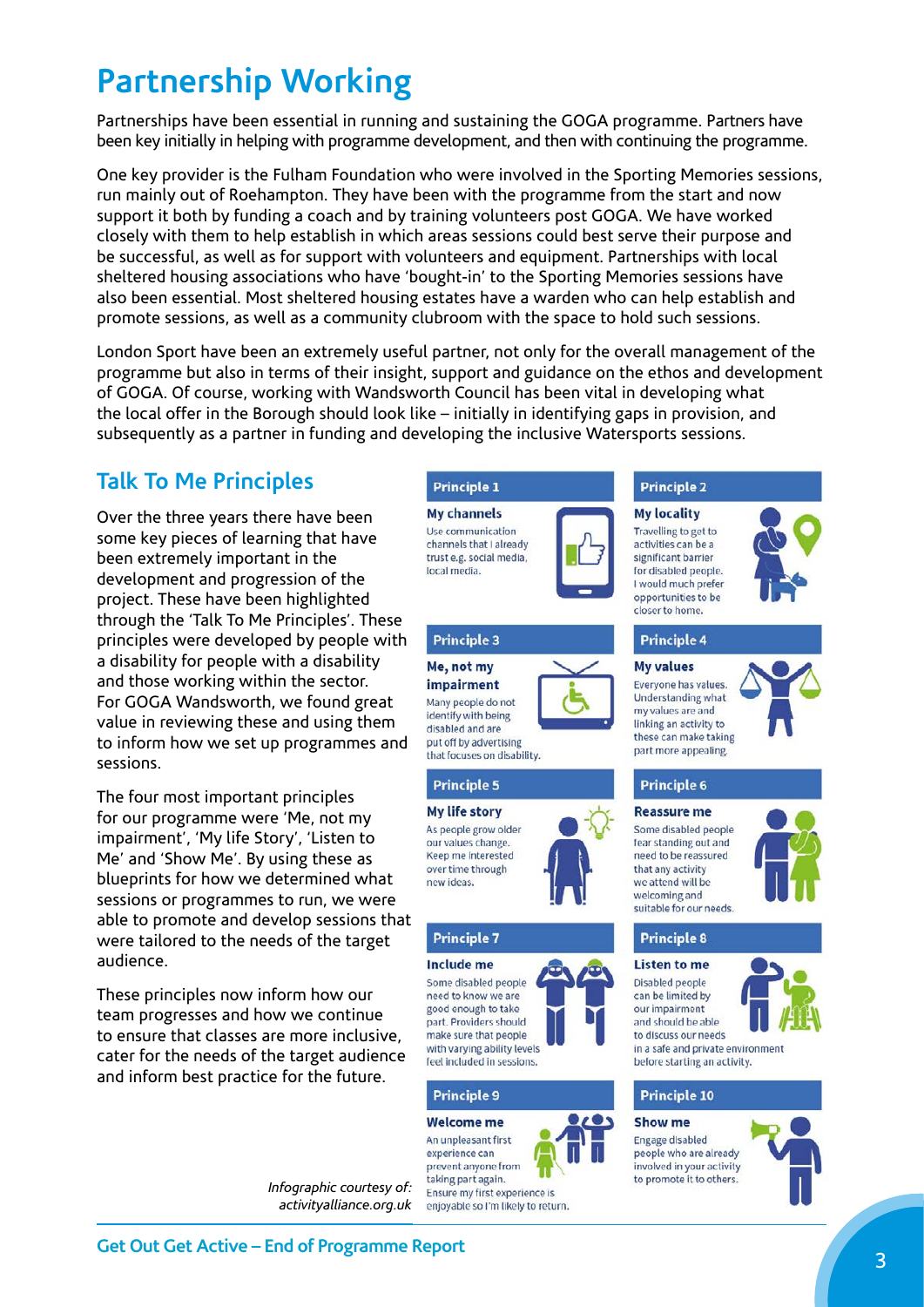# **Key Statistics**

Get Out Get Active have been using the Upshot monitoring and evaluation system to assess the programme and its outcomes. Headline statistics against key monitoring indicators were:

| Indicator                            | <b>Target figure</b><br><b>Oct 2016</b> | <b>End of programme</b><br>actual - Dec 2019 | Percentage achieved |
|--------------------------------------|-----------------------------------------|----------------------------------------------|---------------------|
| Total throughput                     | 3408                                    | 9560                                         | 281%                |
| <b>Total individual participants</b> | 533                                     | 640                                          | 120%                |
| Total number of sessions held        | 190                                     | 762                                          | 401%                |
| Total number of volunteers           | 40                                      | 14                                           | 35%                 |
| <b>Number of events</b>              | 4                                       | 41                                           | 1025%               |
| Attendances at events                | 1026                                    | 2679                                         | 261%                |

Overall, we exceeded the targets set at the beginning of the project in all areas except for volunteers. We have been working hard over the last few months to build this number up; volunteers and volunteering will continue to be a target for us going forward through all our programmes.

#### **Participant locations**

Below is a map produced using Upshot showing the locations of participants and how these relate to the Index of Multiple Deprivation (Health, Deprivation and Disability).



Over the last year we have expanded the GOGA programme beyond the Roehampton area, setting up sessions in other areas in the Borough. This has allowed us to reach new audiences and provide accessible activities for more residents of Wandsworth.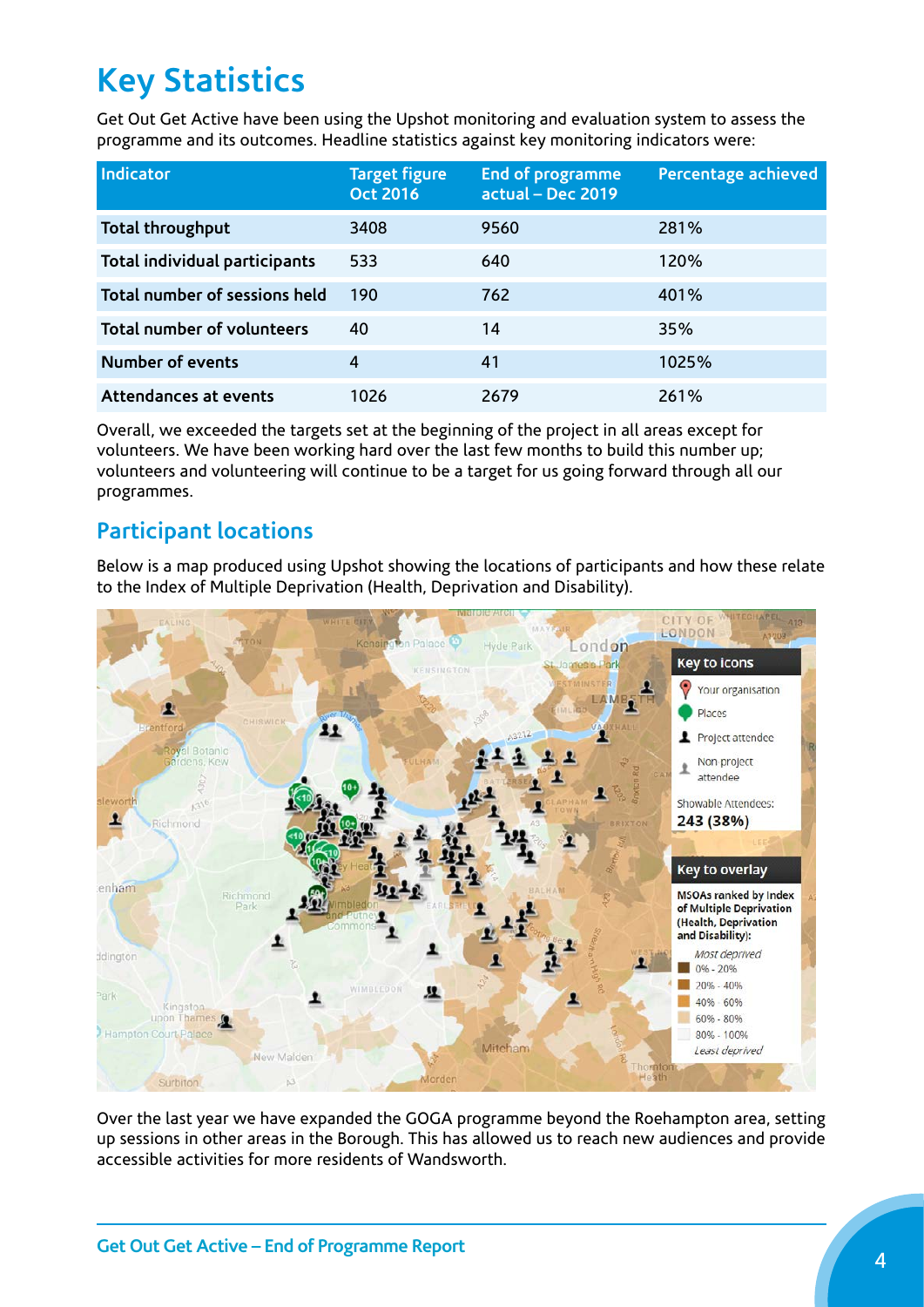### **Participant conditions and disabilities**

The table below shows the total number of participants with and without a physical or mental health condition, taken from Upshot monitoring. Participants were asked: 'Do you have any physical or mental health conditions, or illnesses that have lasted, or are expected to last, 12 months or more'.

| <b>Answer</b>     | <b>Attendees</b><br>(all people) | <b>Attendees</b><br>(participants) | <b>Attendances</b><br>(all people) | <b>Attendances</b><br>(participants) | <b>Contact</b><br><b>hours</b> |
|-------------------|----------------------------------|------------------------------------|------------------------------------|--------------------------------------|--------------------------------|
| <b>Yes</b>        | 249                              | 248                                | 3272                               | 3271                                 | 4294.17                        |
| <b>No</b>         | 180                              | 178                                | 1846                               | 1833                                 | 2576.08                        |
| Prefer not to say | 8                                | 8                                  | 134                                | 134                                  | 160                            |
| <b>Total</b>      | 437                              | 434                                | 5252                               | 5238                                 | 7130                           |



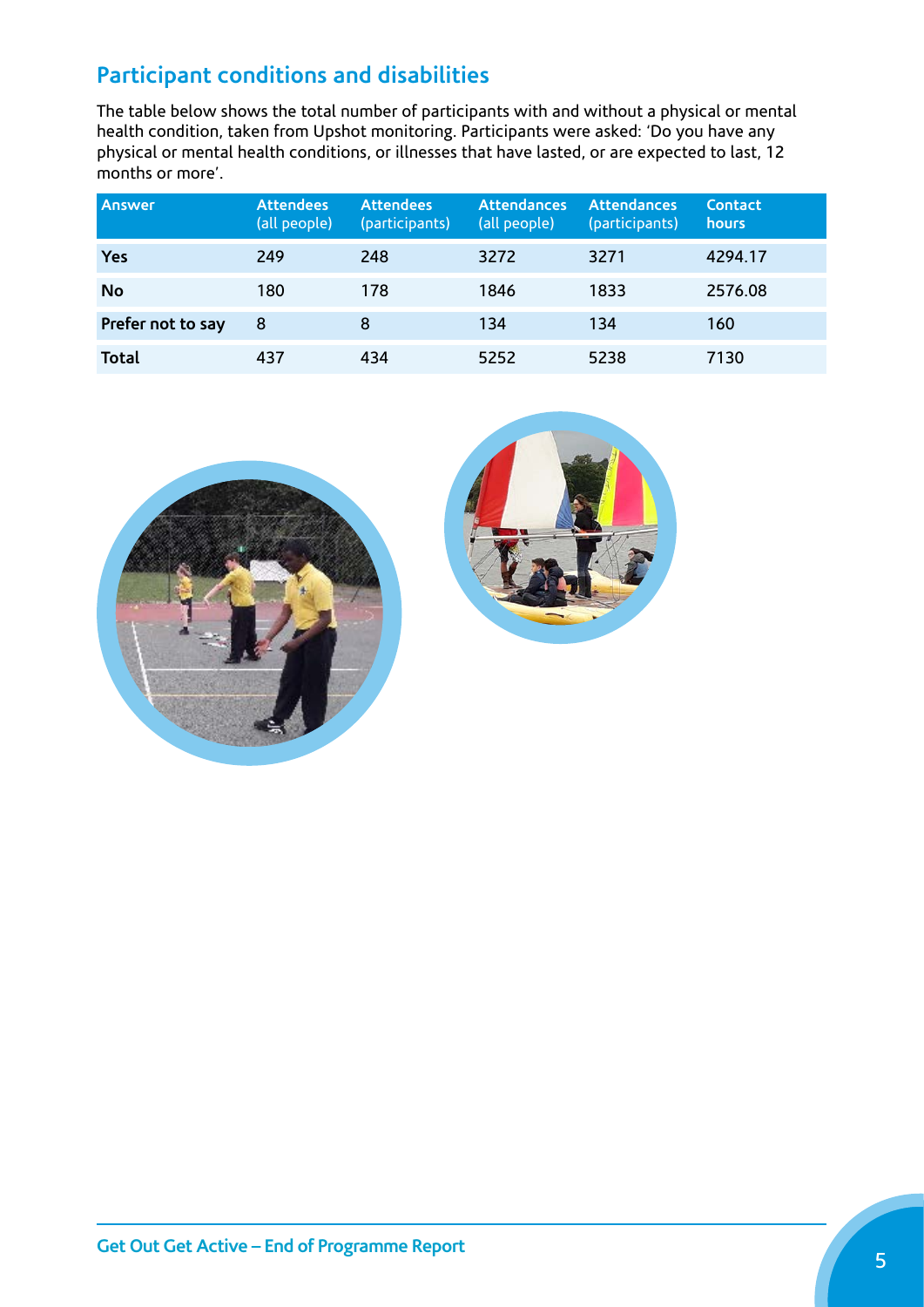# **Ongoing sessions**

Below is a list of ongoing sessions which have continued through all three years of GOGA or been established within the last year. For each session we highlight how it fits into the GOGA ethos.

#### **Sporting Memories – Manresa**

#### **When:** Thursdays 1100-1230 **Where:** Manresa Clubroom

The 'My life story' principle is a cornerstone for delivering sessions which cater for older generations, especially those centred around memories and reminiscences. It's essential that the instructor takes this into consideration and uses the experiences of the participants to drive the discussion and ensure that each participant is getting a chance to share their story. The session started in July 2017 with four participants, three of whom have attended most weeks and continue to attend. This has grown to a consistent average of 12 per session, with 25 unique individuals having participated across the three years.

#### **Sporting Memories – Grosse Way**

**When:** Wednesdays 1300-1430 **Where:** Grosse Way Clubroom

This is a new session but like the Manresa session is aimed at tackling loneliness, getting the inactive inhabitants from the housing estate active and interacting. This session currently has four participants, but we are hoping that with help from volunteers and the Fulham Foundation, this will grow over time as at Manresa.

#### **Women's only Yoga**

**When:** Thursdays 0930-1030 **Where:** Newlands Community Hall Putney Vale

The 'Show Me' principle played a key role in getting attendance for this session up and spreading the word to the local estate and participants. When the session originally started in 2017 the instructor played an important role by knocking on people's doors and leafleting to attract local residents to the session. Over the years, the session has come to rely on 'word of mouth' with participants telling their friends and neighbours about the benefits of the class.

#### **55+ Stretch and Movement**

**When:** Thursdays 1030-1130 **Where:** Newlands Community Hall Putney Vale

Again, we have been reliant on the 'Show Me' principle to allow the benefits of this class to attract those most in need of it. The session caters for all abilities, but is especially useful as rehabilitation for those with an injury or underlying health problems. 'Listen to Me' is another key principle to consider, allowing one to bring the needs of the individual and their capabilities to the forefront and ensuring that necessary adaptations can be made to meet those needs.

#### **Chi Gung** (Formerly Tai Chi Pocklington Trust)

**When:** Thursdays 1200-1300 **Where:** Penfold Centre

Chi Gung started off as a Tai Chi class run for members of the Balham Resource Centre with a visual impairment, referred through the Pocklington Trust. Due to external circumstances the session was moved to a different venue and rebranded as Chi Gung. The class is open and has attracted both participants from the original session and new participants of varying levels of ability and age. While in the transition phase, the 'Reassure Me' principle played a role in working with the past participants to encourage them to come along to the new session. In looking for a new venue, we ensured that a site visit was carried out by a visually impaired member of Pocklington Trust to make sure ensure that the route was mapped out and the venue was accessible. This first-hand knowledge and experience from a trusted source reassured the participants that the change wouldn't be too big a challenge.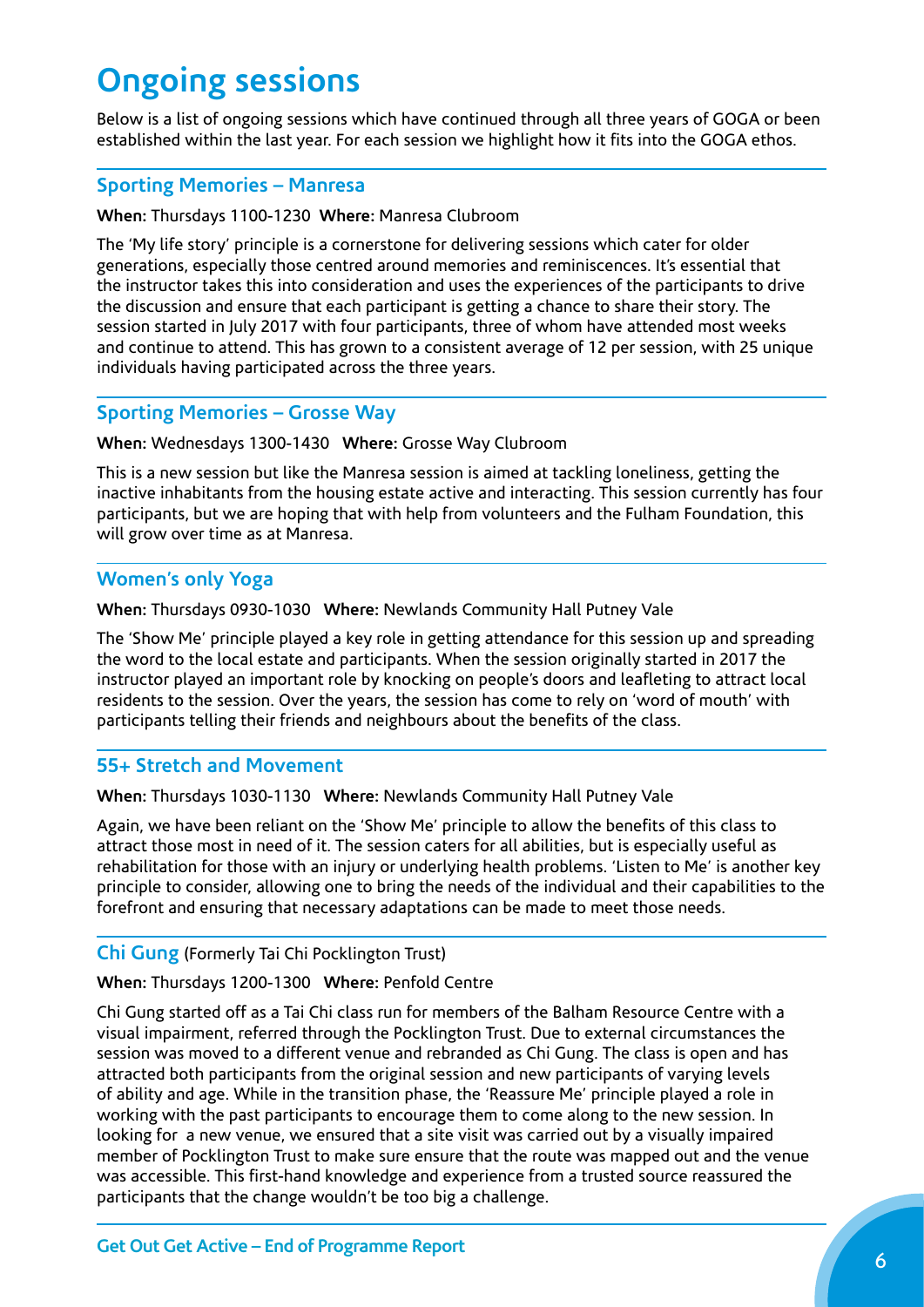#### **Women's only Yoga Faith Group**

#### **When:** Tuesdays 0900-1000 **Where:** Roehampton

At the Get Active Roehampton Festival 2018 we were approached by some inactive Somali women hoping to get into some form of activity in Roehampton. They were looking for Yoga or similar types of activity and so in partnership with Active Lifestyles this women only Yoga session was set up in Roehampton. The flexibility of GOGA meant that, in partnership with our Active Lifestyles team, we were able to help support and fund this group, having taken feedback and applied the 'Listen to Me' principle before the session was set up.

#### **SEN Schools Tennis**

**When:** Various times **Where:** Paddock Secondary, Paddock Primary, Garratt Park

Tennis is a very inclusive sport and so has been one that schools have been particularly interested in. 'Me, not my Impairment' is a key principle for any sport or physical activity when working with anyone with a disability – it is essential that the participant is included by tailoring activities to their capabilities, so as not to limit them because of their disability. This has allowed children with varying levels of disability to access the activity.

#### **Schools Tennis Festivals**

#### **When:** Summer **Where:** Various locations

Our Schools Tennis Festivals have been a great way to gather interest in the early years of GOGA through the roadshows, and then to celebrate the programme as we came into its last year. They have given schools the chance to venture out of their school environment and experience what its like to play on a full-size tennis court and to work with different coaches.

#### **SEN Schools Gymnastics**

#### **When:** Various times **Where:** Paddock Secondary

Focusing on Paddock Secondary, we have used a coach to deliver gymnastics sessions so that schools can encourage their inactive young people to be active through another choice of sport. There is a demand for gymnastics in the Borough and through GOGA we were able to provide a gymnastics experience which is not generally catered for. Using the 'My channels' principle to engage the young people ensured that we had a means to gather interest, had a means of support, and an opportunity to develop sustainably within the school. The young people trust the school and the teachers promoting the activity and so these established channels offered a way of engaging with the young people relatively quickly.

#### **Inclusive Football**

#### **When:** Tuesdays 1700-1800 **Where:** Battersea Park

FC Porto, a local football club, have established a new inclusive session aimed at getting children with disabilities involved in football. The session is run by volunteers and the purchase of equipment supported through GOGA, giving access to training and promoting an inclusive ethos. As this session is run mainly by volunteers and coaches who have only limited experience of working with children with a disability, 'Me, not My Impairment' has proved to be the most relevant principle for this session. This principle helped volunteers who had no previous knowledge or experience with certain types of disability to adapt to the capabilities of the children rather than to their diagnosis.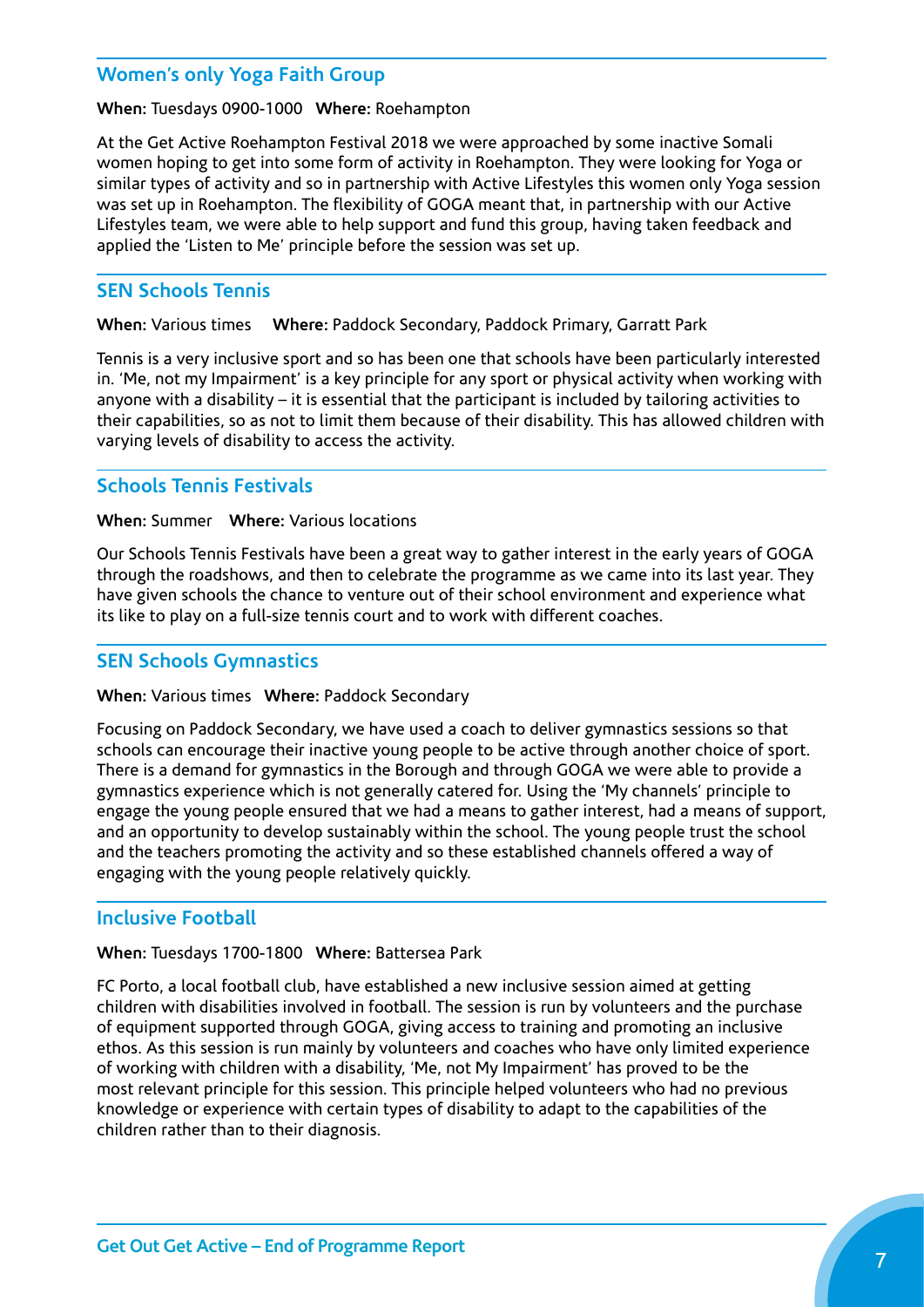#### **Watersports**

#### **When:** Saturday blocks 1000-1100 **Where:** Wimbledon Park

This has been a particularly successful programme over many years, and has proved very popular within both the disabled and the non-disabled communities. Even before the GOGA funding and the application of the 10 principles we could link this session to the 'Include Me' principle. This is due to the way in which these sessions demonstrate that sports such as sailing, and canoeing are accessible to everyone, no matter what their level of ability.

#### **Inclusive Activity Programme Training**

**When:** Various times **Where:** Various locations

Upskilling the workforce through Inclusive Activity Programme training, giving them the opportunity to have some experience in what challenges they may come across when working with anyone who falls within different target groups, e.g. disability, elderly, large groups etc.

#### **Mentor Training**

**When:** Various times **Where:** Various locations

These training sessions are ongoing and are used to facilitate the continuing Peer Mentor scheme. Once signed up to be a mentor the volunteers are asked in to do some training and paperwork so that we can get them out and working with a mentee as soon as possible.

#### **Peer Mentoring**

**When:** Various times **Where:** Various locations

The Peer Mentoring scheme takes into account the principles of 'My Values' and 'My Locality'. With this programme we aim to ensure that the needs of the mentee are met and that their values, opinions and goals form part of their personal development. Similarly, we want to ensure that the mentee is able to access support and activities in the local community with links to local groups and activities being made accessible to them, so that their long term needs can be met.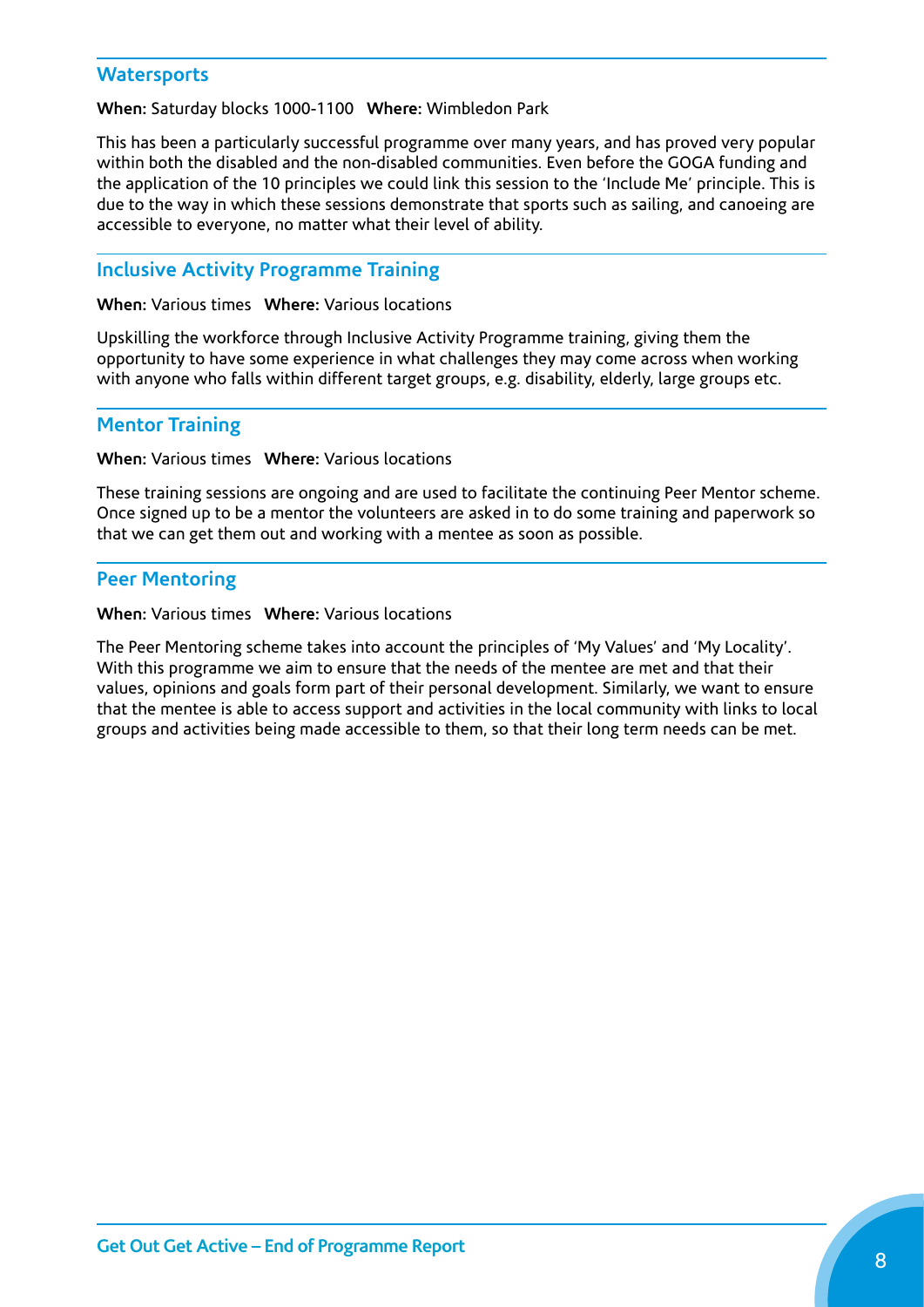#### **Other sessions**

As well as the ongoing sessions listed above, GOGA has given us the flexibility to experiment with a range of different sessions and activities. Over the first two years many proved successful, while others, having been trialled, were subsequently adapted or changed. The table below lists all GOGA sessions run from the beginning (excluding the ongoing sessions listed above).

| <b>Activity</b>                                      | <b>Description</b>                                                                                                                                      | <b>Target group</b>                              |  |
|------------------------------------------------------|---------------------------------------------------------------------------------------------------------------------------------------------------------|--------------------------------------------------|--|
| <b>Rave Fitness</b>                                  | <b>Fitness</b>                                                                                                                                          | Ages 16-25                                       |  |
| <b>Back to Netball</b>                               | <b>Netball</b>                                                                                                                                          | Women only                                       |  |
| <b>Beginners Running Club</b>                        | Running                                                                                                                                                 | <b>Families</b>                                  |  |
| <b>Disability Tennis Roadshow</b>                    | Tennis                                                                                                                                                  | SEN departments                                  |  |
| Junior Non-contact<br>Kickboxing                     | Kickboxing                                                                                                                                              | Children aged 8+                                 |  |
| <b>Men's Swimming</b>                                | Swimming                                                                                                                                                | Men only                                         |  |
| <b>SEN Tennis Festival</b>                           | <b>Tennis</b>                                                                                                                                           | SEN departments                                  |  |
| Dodgeball                                            | Dodgeball                                                                                                                                               | Young people aged 8-16                           |  |
| <b>Learning Disability Tennis</b><br><b>Festival</b> | Tennis sessions delivered to SEN<br>departments in primary schools<br>- four weeks in summer, finishing<br>with a festival at National Tennis<br>Centre | Young people aged 18<br>and under                |  |
| <b>Multi sports</b>                                  | A range of sports & activities on<br>local estates (in partnerships with<br>Chelsea Kicks)                                                              | Young people aged 18<br>and under                |  |
| <b>Roehampton Festival</b>                           | Local community festival                                                                                                                                | Local community                                  |  |
| <b>Multiskills Activators Course</b>                 | Entry level multi-sports coaching<br>course                                                                                                             | Local coaches, students                          |  |
| <b>PVRA Christmas Fair</b>                           | Community event to bring local<br>people together and signpost them<br>to our sessions and activities                                                   | Local community,<br>all ages and<br>demographics |  |
| <b>Women's Bootcamp Sessions</b>                     | Beginners bootcamp class aimed at<br>disabled and non-disabled women                                                                                    | Women only                                       |  |
| <b>Mobility Taster Session</b>                       | Social activity at Lennox Community<br>Centre designed to improve joint<br>mobility                                                                     | The elderly                                      |  |
| <b>PVRA Summer Party</b>                             | Support for a local community party Local community<br>at Newlands Hall, promoting the<br>sessions we run there                                         |                                                  |  |
| <b>SEN Tennis Summer Drop-in</b>                     | Summer holiday continuation of<br><b>SEN Tennis sessions</b>                                                                                            | SEN departments -<br><b>Primary Schools</b>      |  |
| <b>Get Active Roehampton</b>                         | Coordinating the sport and activity<br>section at local Roehampton<br>Festival                                                                          | Local community (no<br>specific target group)    |  |
| <b>TASTER: Vicarage Court</b>                        | Social activity tasters for local<br>sheltered housing community                                                                                        | <b>Sheltered Housing</b><br>Ages 55+             |  |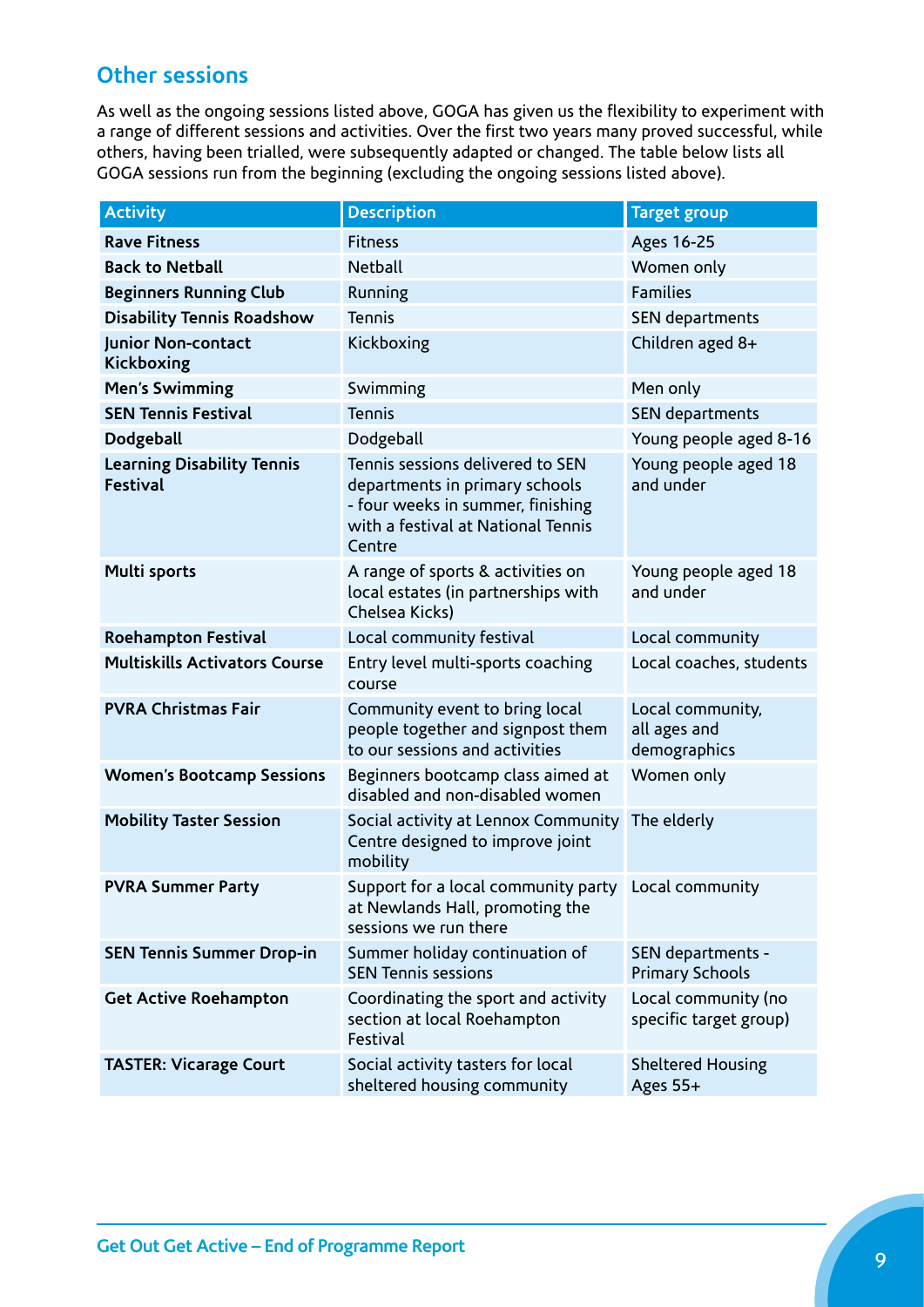# CASE STUDY: **Manresa Memories**

The Sporting Memories sessions form part of the GOGA programme and provide reminiscence therapy for those with dementia or pre-dementia. Through the sharing of childhood memories, interspersed with some light and gentle activity, participants increase their health and wellbeing. We have been working with Fulham Foundation on this programme for a couple of years now and their support has been invaluable in the success of the class. They have been key in supporting Lorraine with the delivery as well as attracting volunteers to the session.



Since starting in 2017, the Sporting Memories programme

has seen 12 people attend the free weekly classes growing from an initial three and is the longest running GOGA session in Wandsworth area. The programme has been instrumental in creating a safe, positive and encouraging environment for the participants. It is a session that the participants really value not only for the health benefits that come with attending the class but also the bonds that have been created and the close friendships that have been made over the last three years. Our goal for this session is to continue to see it grow and flourish with the help of our dedicated volunteers and strong working relationship with Fulham Foundation.

#### **Fred – long-term participant and resident of the area:**

*'I have two or three things I marked throughout the week that I report to and a Thursday morning 11-1230 is one of them. It's a positive thing it helps break up my week. We have a chat and some people just tell things about their own lives and we share that. We are all elderly and we have all had a life and a story to tell.'*

#### **John – long-term participant who has Cerebral Palsy and is a resident of the area:**

*'I like all the sessions because it gives us the experience to share our feelings with everyone in the group and also improve what we are wanting to do. So really since this has been started, I would say it has been a good thing for myself and you know if it carries on, which I hope it will, it will only improve.'*

#### **Mo – long-term participant and resident of the area:**

*'Yeah, it is a motivation even when I haven't felt 100%. I thought yeah I've got to go 'cause it's varied so we got so many different things which helps in lots of ways.*

*This is it, sharing all your memories with other people when you are in a group is good cause you realise that everybody's got their own individual memories or experiences. I know I am not alone, I know I've got lots of friends at the end of the day. It brings people out of themselves.'*

#### **Rachel – volunteer at the class:**

*'Actually, you know it makes you like your useful, you devote yourself to something and to make people happy, we are all growing old eventually, so I just wanted to make best use of myself, to make people feel their useful.'*

#### **Lorraine – Session Leader:**

*'The key aspects for the group is the coming together, socialising and having fun through chatting and light activity, at least once a week. The sense of empowerment they feel when they are speaking is important. Everyone has a story that they want to tell. Sometimes they tell their story for the first time to the group. This group has a tight bond but always ready to welcome new members. We are like a family.'*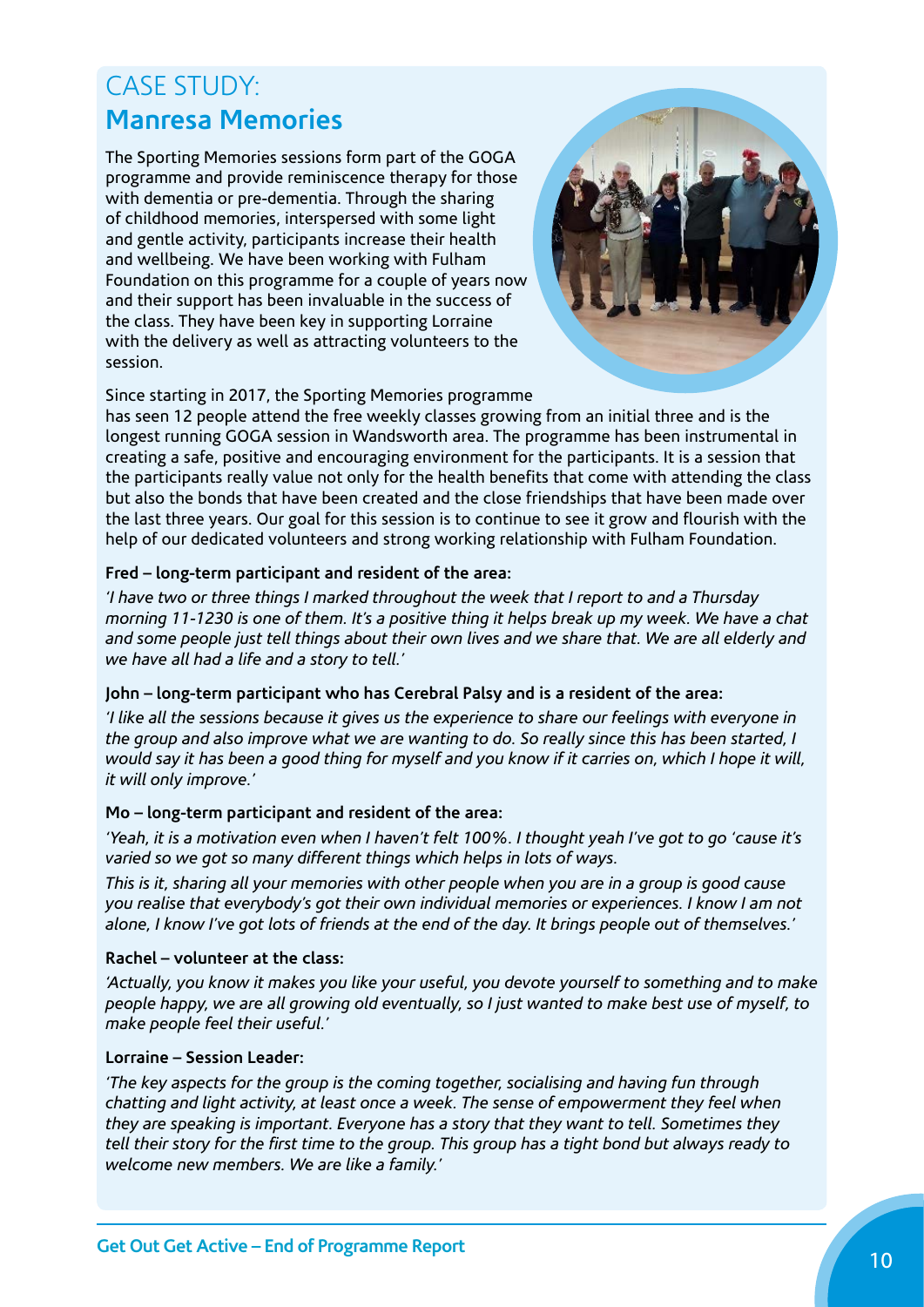# CASE STUDY: **Women's Only Yoga & Stretch and Movement Class**

These classes were established in the first year of GOGA Wandsworth and have been successful in bringing a mix of ages and abilities into the community hall, as well as providing activity for the residents on this estate.

The yoga session has welcomed several women across different age groups who have a goal to get active and improve on mobility, strength and balance. Some women have used this as a stepping stone into further activity and accessing gyms and further classes. This has come from building their confidence in their ability to be active.

The Stretch and Movement class was formed because a few of the participants or potential participants were less able or unable to attend the Yoga class due to their physical capabilities. This required a new class for the ladies who had more issues with mobility or were recovering from falls or incidents. This class is less strenuous and can be tailored to the individual participants with each exercise being adaptable to being harder or easier.

The classes run back to back and often the ladies will have a short tea and catch up between the sessions with Yoga finishing slightly earlier and Stretch and Movement starting slightly later. This has given the ladies a chance to form new friendships with some living on the same block, not knowing each other until this class but now forming strong friendships. This has extended to ladies going to the cinema together, going to the gym and generally looking out for each other.

The classes taking place so close together also provides ample opportunity for ladies who have improved or who need a step back in their physical activity levels to change between classes depending on their physical capabilities and needs.

Some participants highlighted what the class means to them and how it has benefited them.

#### **Mariola – Yoga Participant:**

*'Well I had a really bad knee and still have bad knees but it's really helped me a lot. I just couldn't do things I could do when I first came along, like house work, I was just sitting indoors and everything and this has helped me a lot.'*

#### **Pat – Stretch and Movement Participant:**

*'Plus all the social life the benefits and stretching and also I had the extra benefit after the total knee replacement my knee has total 100% improved no pain thanks to the professional Will, his class is fantastic!'*

#### **Ann – Stretch and Movement Participant:**

*'Will adapts to each of our individual he will say to you 'you alright Ann, you have an extra mat or something.' I came round and instead of the yoga class I came to the older class, saw Will and it suits me lovely'*

#### **Will – Instructor:**

*'I think for me its nice as well because the atmosphere is always very supportive though I think that is good with having a smaller group.'*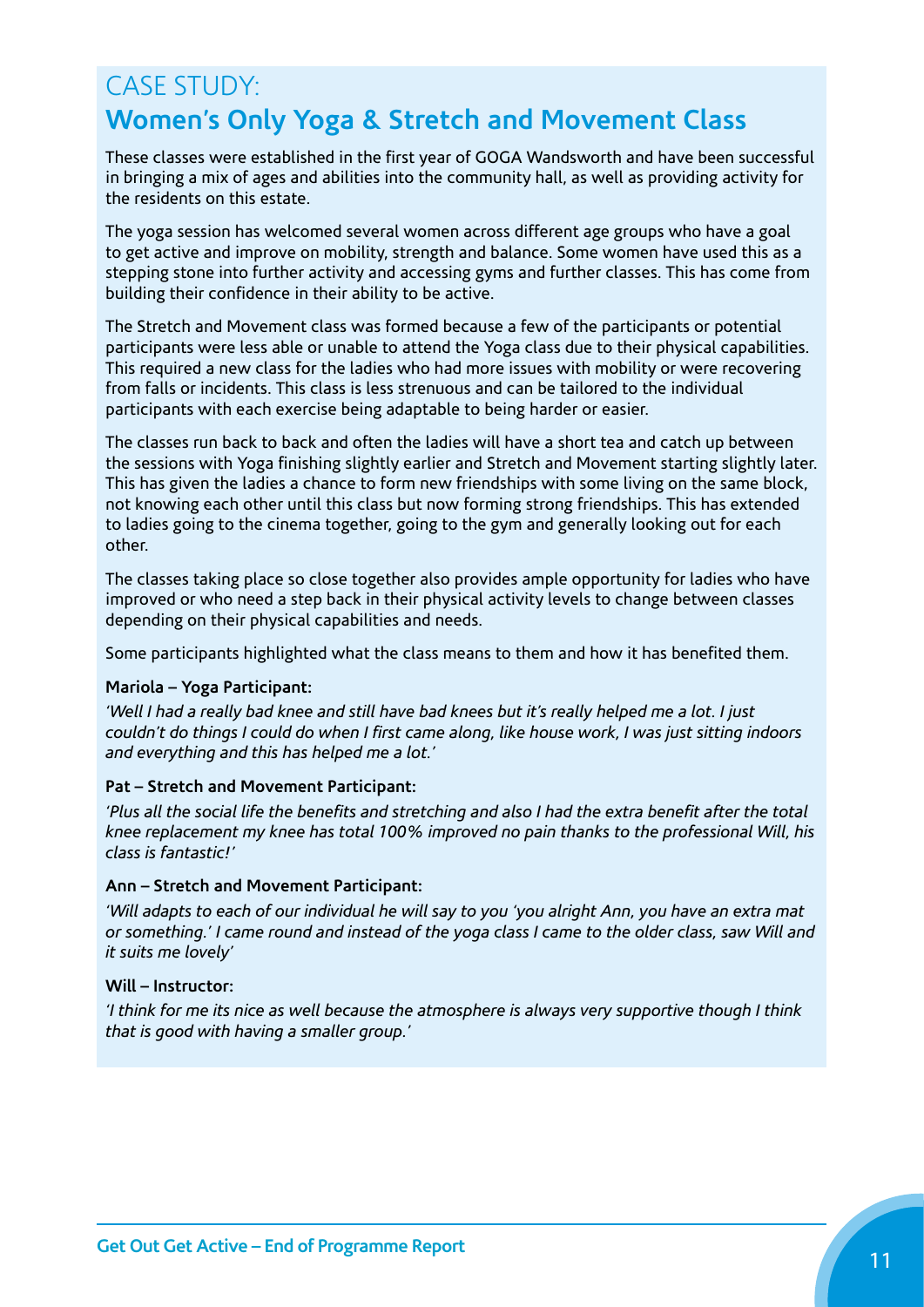# CASE STUDY: **Watersports**

Watersports sessions have been running in the Borough for a few years now, catering for children with a disability, and are widely enjoyed and valued by both parents and participants. Prior to GOGA, this session was solely for children with a disability. However, having worked under the GOGA ethos, I wanted to develop the session into an inclusive opportunity for any child who wished to participate. By advertising the session as 'inclusive' and starting a 'Friends First Session Free' opportunity we were able to attract more participants to the session, upping the number to 24 from a previous allocation of 16, and to promote inclusive activity.



With the help of GOGA and funding secured from Wandsworth Council's Short Breaks Grant we facilitated four times the number of sessions to previous years across a span of eight months, as opposed to six sessions across a span of three months.

The parents have expressed the importance of this session and have fed back on what it means to them and their child.

#### **Lucy – Parent:**

*'My son absolutely loves the sailing sessions and he remains focused and engaged. It has also helped him to learn to work as part of a team and its increased his confidence around new children. He is so relaxed after the sessions and looks forward to going every week.'*

#### **Karen – Parent:**

*'The main benefit for Frankie has been the independence. It is very unusual for a child with special needs to ever be away from a parent or carer. Sailing allows Frankie to go off for an hour completely independently from me. Yet is completely safe because the staff are on the rescue boats nearby.'* 

#### **Elissa – Parent:**

*'It is also a great opportunity for her to work collaboratively with other children as they have to communicate to actually sail the boat without an adult facilitating. Something that children with special needs also don't get a chance to do very often.'*

#### **Yumna – Parent:**

*'By attending these sessions my son has made some lovely friends. He was able to build his muscles by rowing hence increasing and helping with his OT needs. It's a wonderful calming activity that helps my Mohamed relax.'*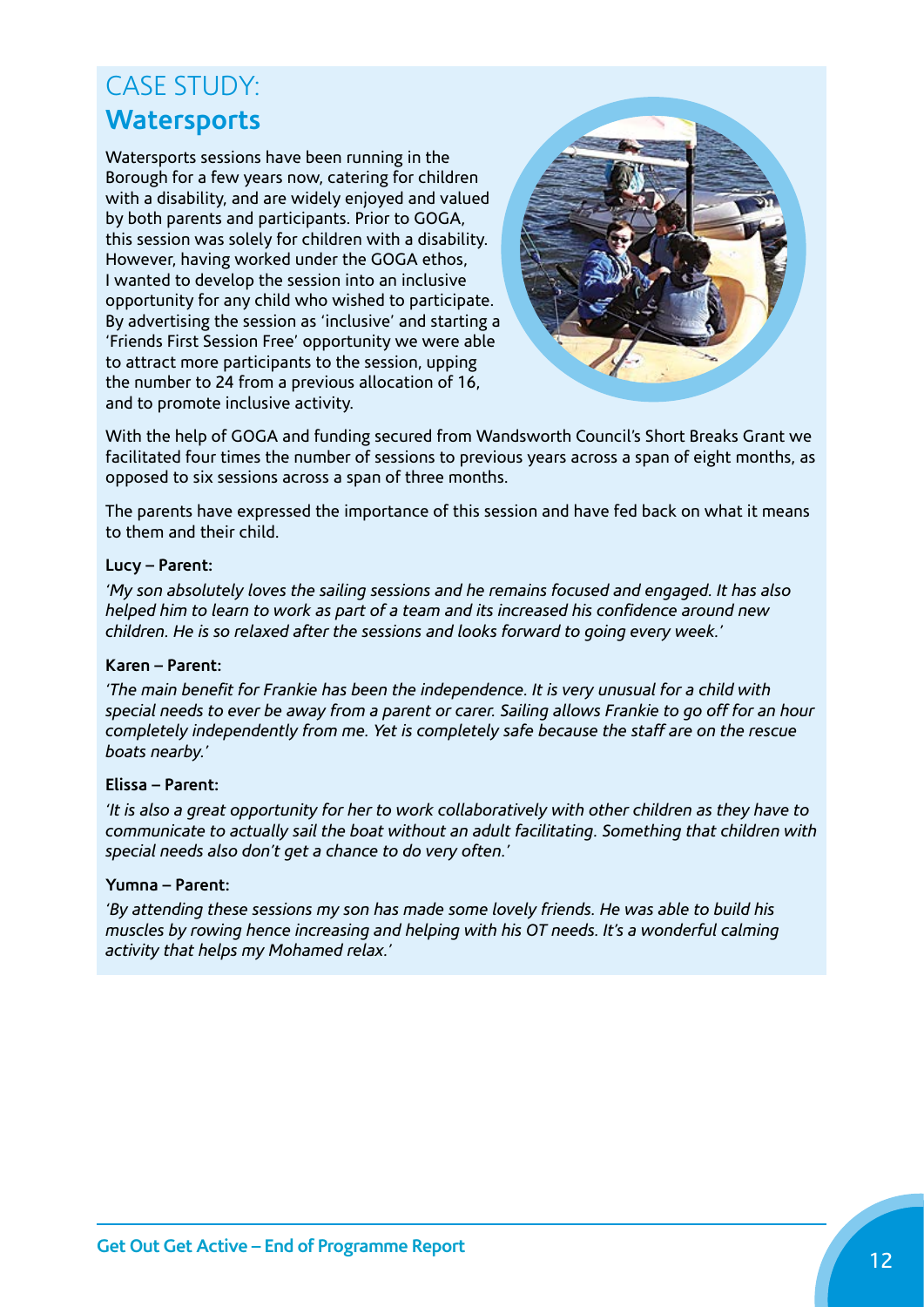# CASE STUDY: **SEN Schools Tennis**

Over the three-year period there have been several schools involved in the SEN Schools programme. Coming into the last year there were a few aspects to the programme that were slightly different to previous years, due to the move towards sustainable programmes. In partnership with the LTA, we provided a teacher training course for three schools, upskilling the teachers to to deliver inclusive tennis within their school. Following the training we applied for inclusive tennis kit for each of the schools so that they had the tools and equipment needed to deliver tennis. Each school was then given the opportunity to have a coach come and deliver tennis sessions and provide further support for the teachers. We ended the summer term with a festival for three of the schools: Paddock Secondary and Primary at Barn Elms Sports centre and Garratt Park at Battersea Park Millennium Arena. Tennis was then continued in both Paddock Primary and Secondary Schools throughout the winter term.

In the first two years of GOGA, sessions were run across the Roehampton area in various schools. Using GOGA funding, a coach was provided for six-week taster session across five different schools: Roehampton Church, The



WE Paddoca

Alton, Heathmere, Granard and Paddock. These six-week tasters culminated in termly schools' festivals. Although some of these schools did not take up the GOGA offer in the last year, they have remained active in other Tennis programmes offered by other groups such as Racquets Cubed.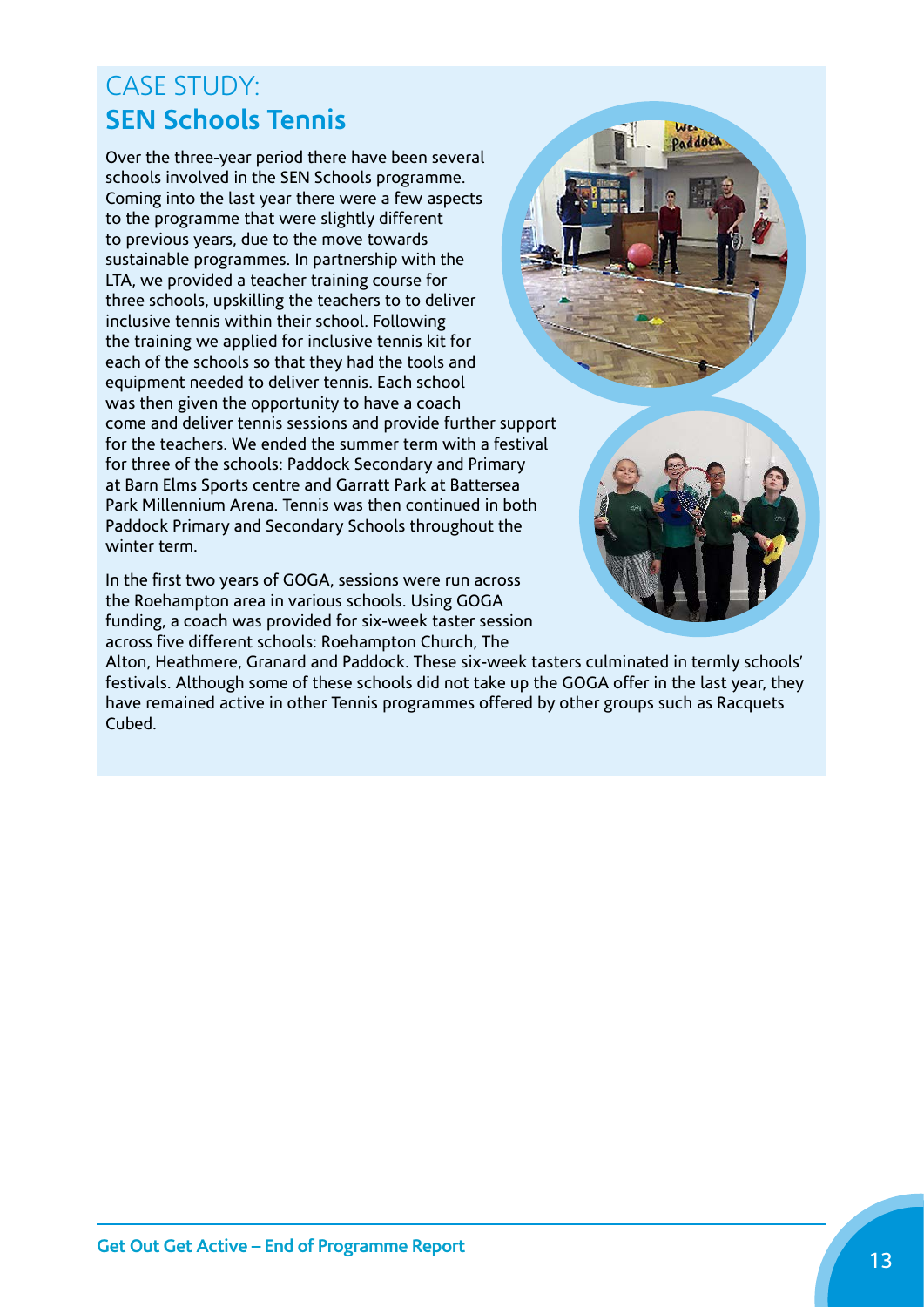# CASE STUDY: **Peer Mentoring**

The Peer Mentoring programme has been developed by Disability Rights UK and Activity Alliance with a view to getting more people with a disability both active and volunteering. The volunteers sign up as mentors and are trained to work with adults or young people with a disability. We then assign the mentors with a mentee – someone who has a disability and is inactive and would like to get back into the community or become more active. Through a series of one-hour weekly meetings the aim is to help the mentee increase their activity levels and support them in getting back into community sessions or clubs.

The eventual hope is that mentees may become mentors themselves if they feel they can do so. With the guidance of Disability Rights UK, we are hoping that we will attract more mentors who themselves have a disability to give peer to peer support. We currently have one member of our mentoring team with a disability and we are matching her with a mentee who has acquired their disability in a similar manner.

The benefits of this programme and the peer to peer aspect give the mentee the opportunity to see what they are capable of and allow the mentor to share their experience of overcoming barriers they may have faced. This 'lived experience' provides an insight that someone living without a disability may not have.

#### **Oscar and Joe**

Oscar first came to us through the Get Set Go event run by Wandsworth Council to engage with children, young people and adults with disabilities. He used to be quite active in school and enjoyed sports, having previously competed for the Borough in the London Youth Games, and had an interest in cricket. Since leaving school, his activity levels dropped to one hour per week of cricket, but he felt he was struggling to get into any other sport or to access clubs due to his lack of confidence.

Joe signed up as a volunteer on the Team London website, through which he was contacted and trained by Enable. He is very active and enjoys multiple sports. This seemed like a good fit and so we arranged for Oscar and Joe to meet, set goals and establish what activities they would be looking to do.

Oscar and Joe have been meeting for an hour a week since September and have done a variety of activities, from booking a tennis court, to kicking a football around, to cricket bowling practice in the park. When speaking to them both about the impact this programme has had they said:

#### **Oscar**

*'I have been independent which has been very good for me and I have been sporty which is also very good for me. I have really enjoyed it.'*

#### **Joe**

*'I have really enjoyed my time with Oscar so far, the programme has been really rewarding and I feel like I've built a bond with my mentee.'*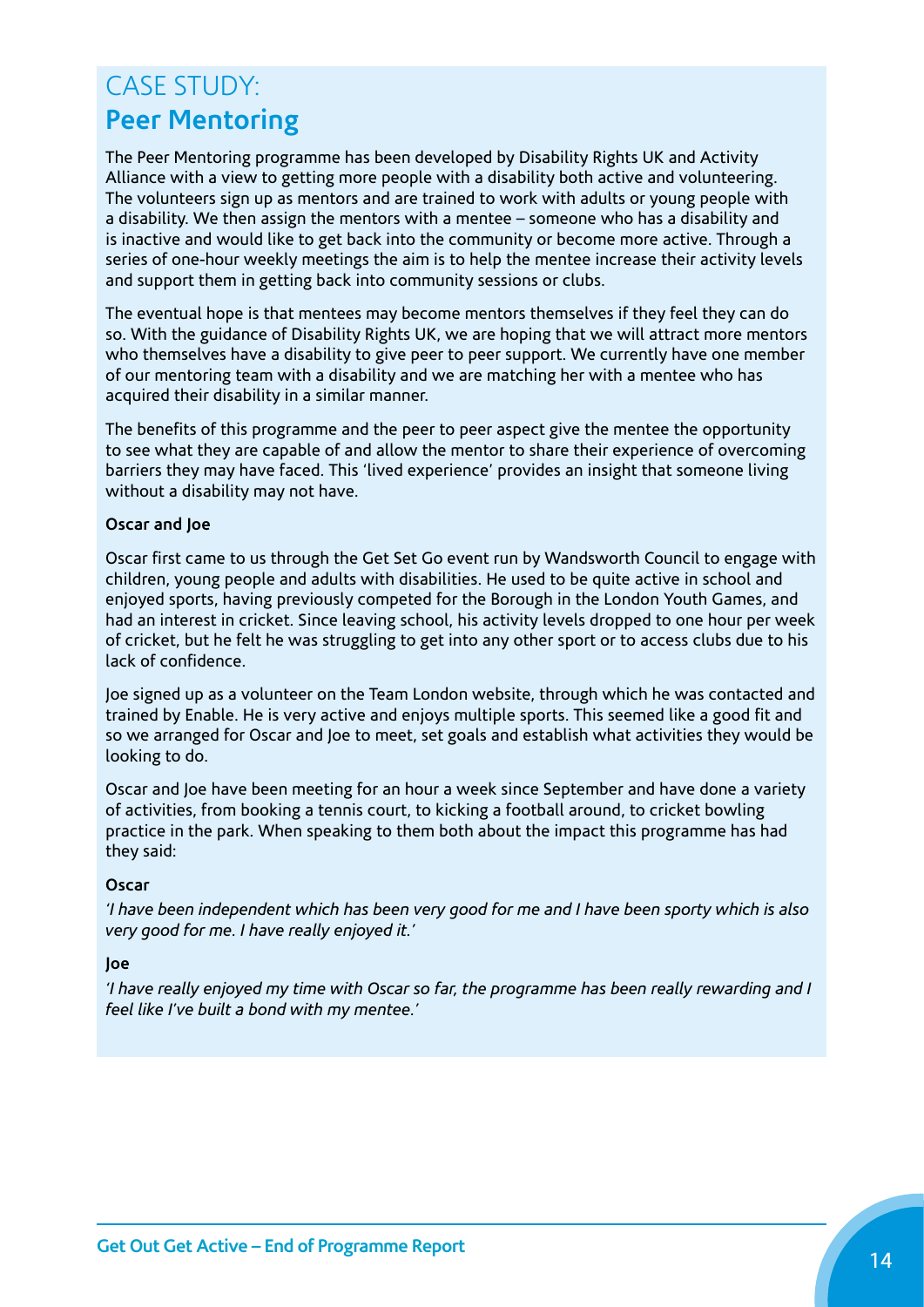# **Lessons Learnt**

#### **GOGA has been an essential programme over the last three years which has helped change and shape the way we think about developing programmes and sessions across the Borough.**

The 'Talk To Me Principles' have played a large role in developing the way that we think – not just for working with people with a disability but across a number of target groups. The 'Listen to Me' principle of listening to the needs of the individuals or groups, what they want and what can be achieved, can be transferred to working with girls only programmes, mental health, crime prevention and so much more.

The social aspect which goes along with the offer of an activity can be an important motivation to get people to come along and engage with the activity, especially when working with the lonely or vulnerable. The offer of a tea, coffee or biscuit can be a real draw to get people to attend a session.

In today's society we can be seen to be over-cautious when it comes to encouraging people to achieve their potential, perhaps even more so when it comes to anyone with a disability. Coaches and volunteers may find it difficult to adapt or to plan for different disabilities through fear of doing the 'wrong thing'. This is where the 'Me, not my impairment' principle comes in. When training coaches or volunteers, or working on new sessions, it is important to take this principle into consideration – what are the abilities of the participants and how can they influence the format and delivery of the session? This ensures that the participants get the most out of the session and that they are participating around their capabilities, not their disabilities.

When working within sheltered housing and with the elderly community, the 'My life Story' principle has been key in our development of the content of any sessions for this target group. Within our team at Enable we have a programme that caters for the older community across the Borough, and across various levels of ability and activity. This principle can be very easily integrated into sessions through talking to and getting to know the participants. This can then influence any further sessions.

The theory of inclusivity has been developing over a number of years. It has progressed from adapting activities usually considered as 'able-bodied' activities to include a 'disability' element to having fully inclusive activities with disabled and non-disabled participants doing activity together. What GOGA has allowed the localities to do is to try out and test different ways of running sessions and programmes, targeting different age groups and localities. It has given us the flexibility to deliver what the target audience wants and needs. This has proved to be a great asset to our area, giving us the ability to trial different approaches and sessions, which might or might not have worked. It has allowed us the ability to try, test, assess and change activities depending on their success and their suitability within the area.

What we have discovered during this project is the ease with which we can integrate and include those with a disability and those without. The benefits of this approach are seen throughout the GOGA programme and beyond. Research conducted by Activity Alliance, 'Taking part with Disabled People: Non-disabled people's perceptions' (May 2019) found that the majority of people interviewed (67%) 'had no prior knowledge of inclusive activity with 43% never having even heard of the term.' This makes projects like GOGA so important. Projects like these give freedom and the opportunity to try different sports and activities which promote inclusiveness. Hopefully this will reverse the figures above so in the future that the majority of non-disabled people become aware of and practice inclusivity.